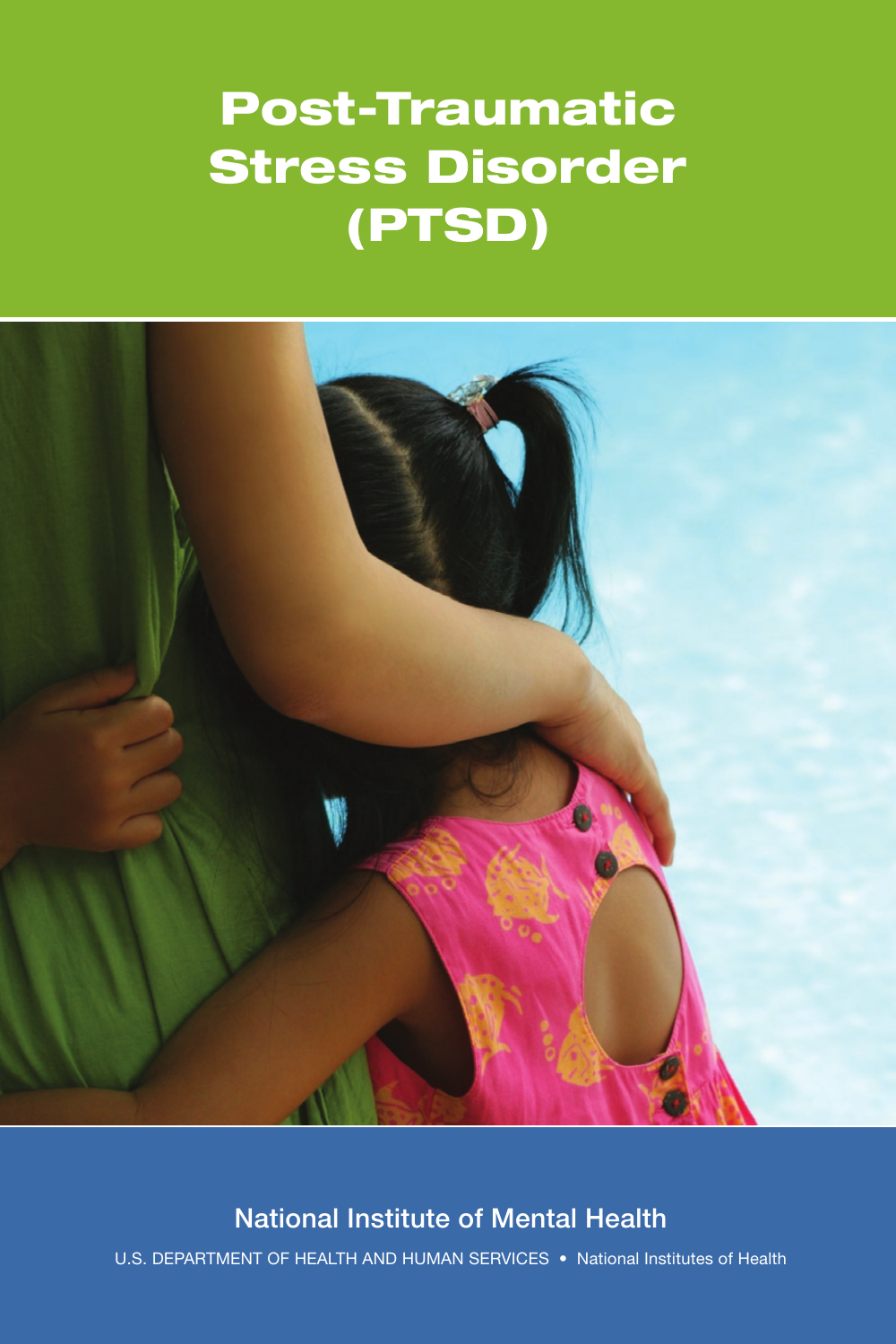

# Contents

| What is post traumatic stress disorder, or PTSD?              | 1               |
|---------------------------------------------------------------|-----------------|
| Who gets PTSD?                                                | 1               |
| What are the symptoms of PTSD?                                | 1               |
| Do children react differently than adults?                    | 3               |
| How is PTSD detected?                                         | 3               |
| Why do some people get PTSD and other people do not?          | 4               |
| How is PTSD treated?                                          | 5               |
| Psychotherapy                                                 | $\overline{5}$  |
| <b>Medications</b>                                            | $6\phantom{1}6$ |
| <b>Other medications</b>                                      | 8               |
| <b>Treatment after mass trauma</b>                            | 8               |
| What efforts are under way to improve the detection           |                 |
| and treatment of PTSD?                                        | 10              |
| How can I help a friend or relative who has PTSD?             | 11              |
| How can I help myself?                                        | 11              |
| Where can I go for help?                                      | 12              |
| What if I or someone I know is in crisis?                     | 13              |
| <b>Citations</b>                                              | 13              |
| For more information on post traumatic stress disorder (PTSD) | 14              |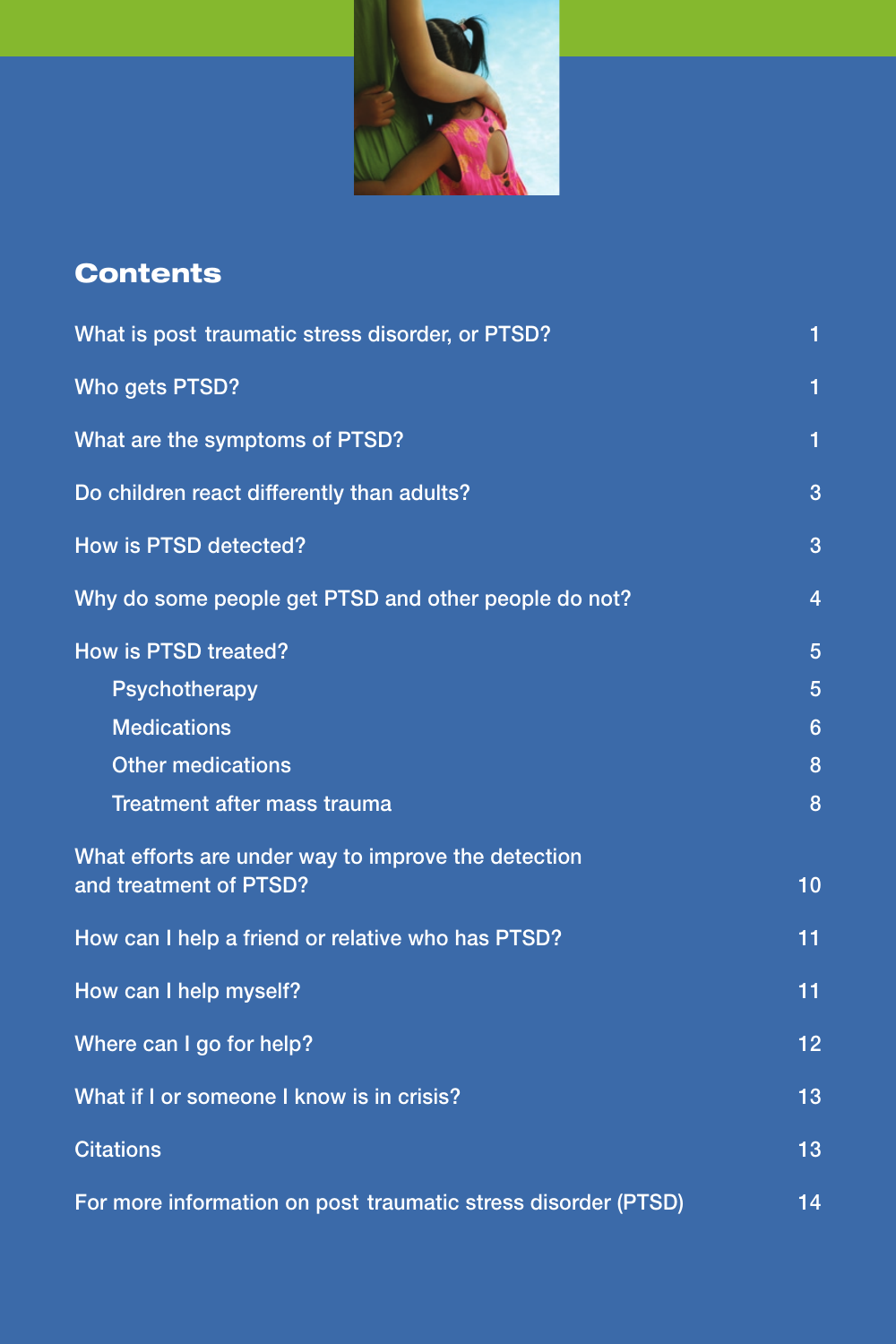### What is post-traumatic stress disorder, or PTSD?

PTSD is an anxiety disorder that some people get after seeing or living through a dangerous event.

When in danger, it's natural to feel afraid. This fear triggers many split-second changes in the body to prepare

to defend against the danger or to avoid it. This "fight-or-flight" response is a healthy reaction meant to protect a person from harm. But in PTSD, this reaction is changed or damaged. People who have PTSD may feel stressed or frightened even when they're no longer in danger.

# Who gets PTSD?

Anyone can get PTSD at any age. This includes war veterans and survivors of physical and sexual assault, abuse, accidents, disasters, and many other serious events.

Not everyone with PTSD has been through a dangerous event. Some people get PTSD after a friend or family member experiences danger or is harmed. The sudden, unexpected death of a loved one can also cause PTSD.

# What are the symptoms of PTSD?

PTSD can cause many symptoms. These symptoms can be grouped into three categories:

- **1. Re-experiencing symptoms:**
- Flashbacks-reliving the trauma over and over, including physical symptoms like a racing heart or sweating
- **•** Bad dreams
- **•** Frightening thoughts.

Re-experiencing symptoms may cause problems in a person's everyday routine. They can start from the person's own thoughts and feelings. Words, objects, or situations that are reminders of the event can also trigger re-experiencing.

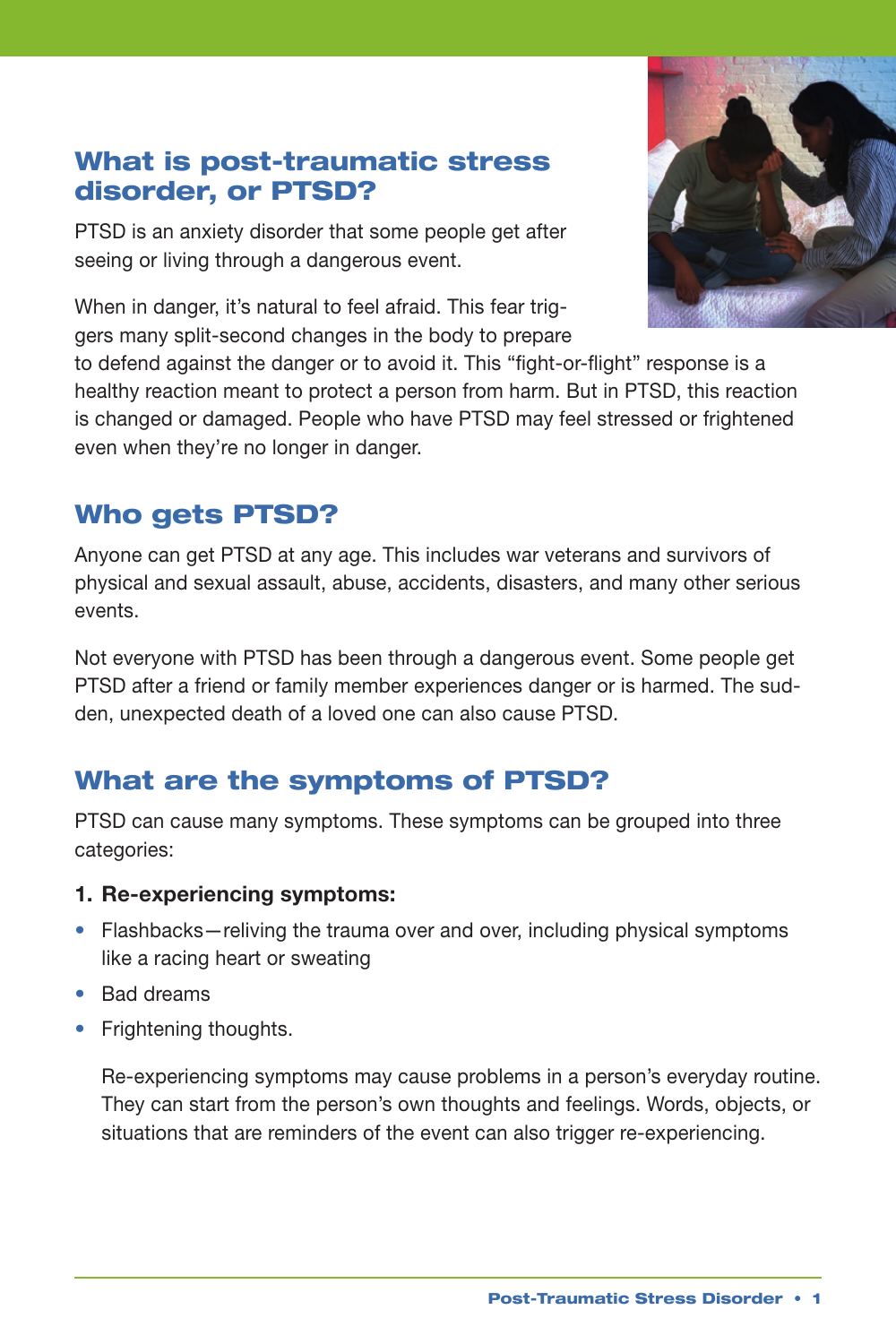#### **2. Avoidance symptoms:**

- **•** Staying away from places, events, or objects that are reminders of the experience
- Feeling emotionally numb
- Feeling strong quilt, depression, or worry
- Losing interest in activities that were enjoyable in the past



• Having trouble remembering the dangerous event.

Things that remind a person of the traumatic event can trigger avoidance symptoms. These symptoms may cause a person to change his or her personal routine. For example, after a bad car accident, a person who usually drives may avoid driving or riding in a car.

#### **3. Hyperarousal symptoms:**

- **•** Being easily startled
- Feeling tense or "on edge"
- Having difficulty sleeping, and/or having angry outbursts.

Hyperarousal symptoms are usually constant, instead of being triggered by things that remind one of the traumatic event. They can make the person feel stressed and angry. These symptoms may make it hard to do daily tasks, such as sleeping, eating, or concentrating.

It's natural to have some of these symptoms after a dangerous event. Sometimes people have very serious symptoms that go away after a few weeks. This is called acute stress disorder, or ASD. When the symptoms last more than a few weeks and become an ongoing problem, they might be PTSD. Some people with PTSD don't show any symptoms for weeks or months.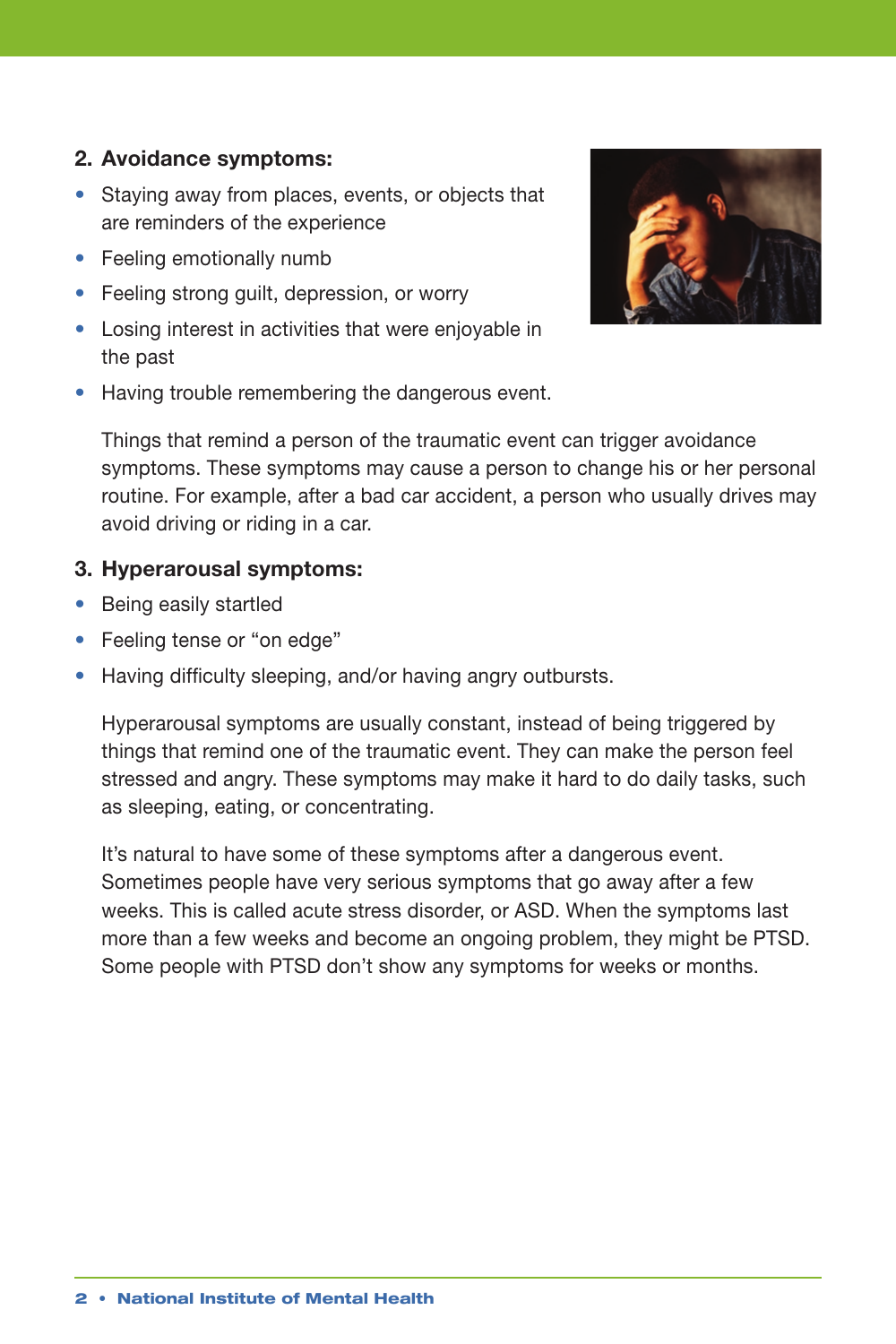# Do children react differently than adults?

Children and teens can have extreme reactions to trauma, but their symptoms may not be the same as adults.<sup>1</sup> In very young children, these symptoms can include:

- Bedwetting, when they'd learned how to use the toilet before
- Forgetting how or being unable to talk
- Acting out the scary event during playtime
- Being unusually clingy with a parent or other adult.

Older children and teens usually show symptoms more like those seen in adults. They may also develop disruptive, disrespectful, or destructive behaviors. Older children and teens may feel guilty for not preventing injury or deaths. They may also



have thoughts of revenge. For more information, see the NIMH booklets on helping children cope with violence and disasters.

# How is PTSD detected?

A doctor who has experience helping people with mental illnesses, such as a psychiatrist or psychologist, can diagnose PTSD. The diagnosis is made after the doctor talks with the person who has symptoms of PTSD.

To be diagnosed with PTSD, a person must have all of the following for at least 1 month:

- At least one re-experiencing symptom
- At least three avoidance symptoms
- At least two hyperarousal symptoms
- **•** Symptoms that make it hard to go about daily life, go to school or work, be with friends, and take care of important tasks.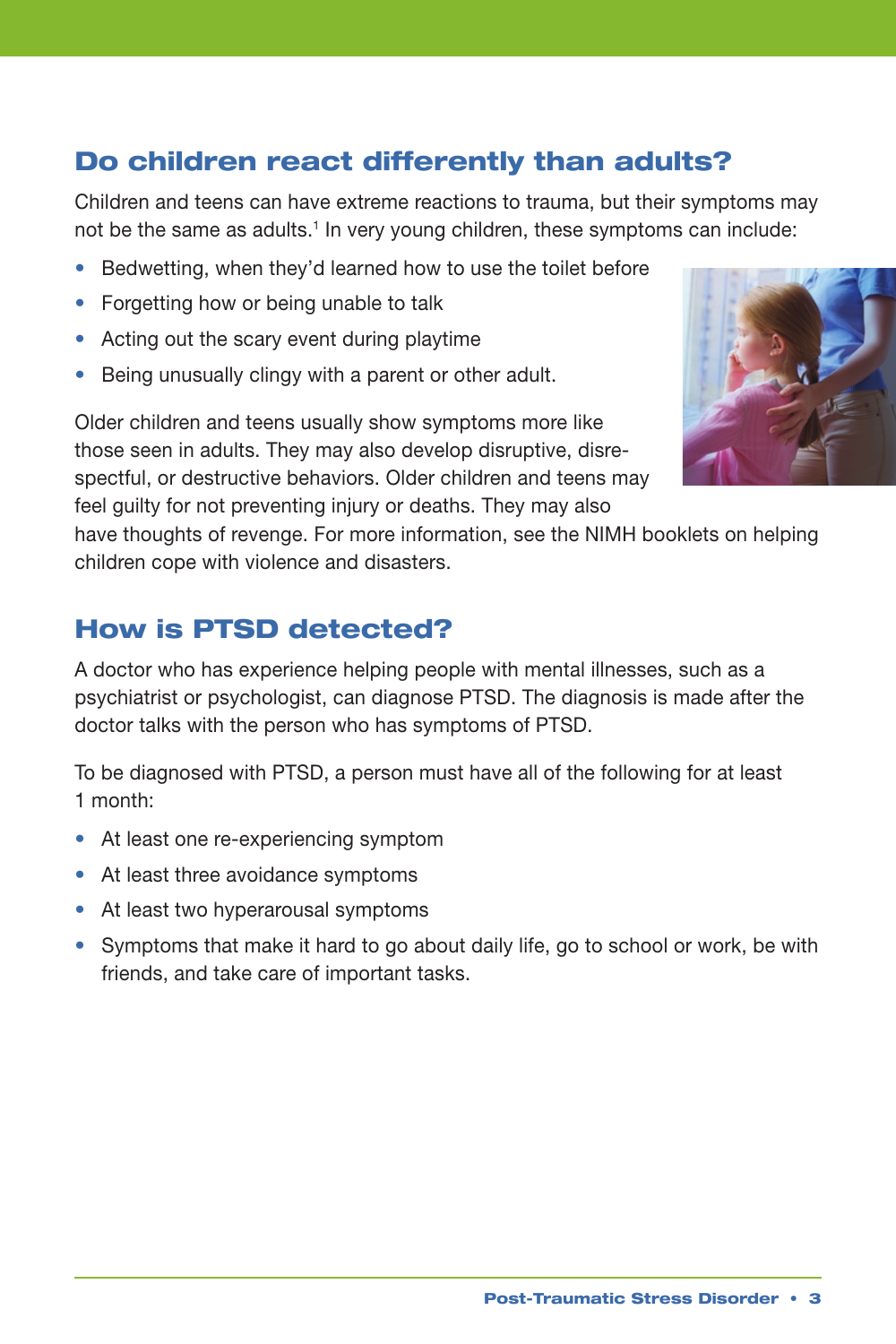### Why do some people get PTSD and other people do not?



It is important to remember that not everyone who lives through a dangerous event gets PTSD. In fact, most will not get the disorder.

Many factors play a part in whether a person will get PTSD. Some of these are **risk factors** that make a person more likely to get PTSD. Other factors, called **resilience factors**, can help reduce the risk of the disorder. Some of these risk and resilience factors are present before the trauma and others become important during and after a traumatic event.

#### **Risk factors** for PTSD include:<sup>2</sup>

- **•** Living through dangerous events and traumas
- Having a history of mental illness
- Getting hurt
- Seeing people hurt or killed
- Feeling horror, helplessness, or extreme fear
- Having little or no social support after the event
- Dealing with extra stress after the event, such as loss of a loved one, pain and injury, or loss of a job or home.

**Resilience factors** that may reduce the risk of PTSD include:<sup>3</sup>

- Seeking out support from other people, such as friends and family
- Finding a support group after a traumatic event
- Feeling good about one's own actions in the face of danger
- Having a coping strategy, or a way of getting through the bad event and learning from it
- Being able to act and respond effectively despite feeling fear.

Researchers are studying the importance of various risk and resilience factors. With more study, it may be possible someday to predict who is likely to get PTSD and prevent it.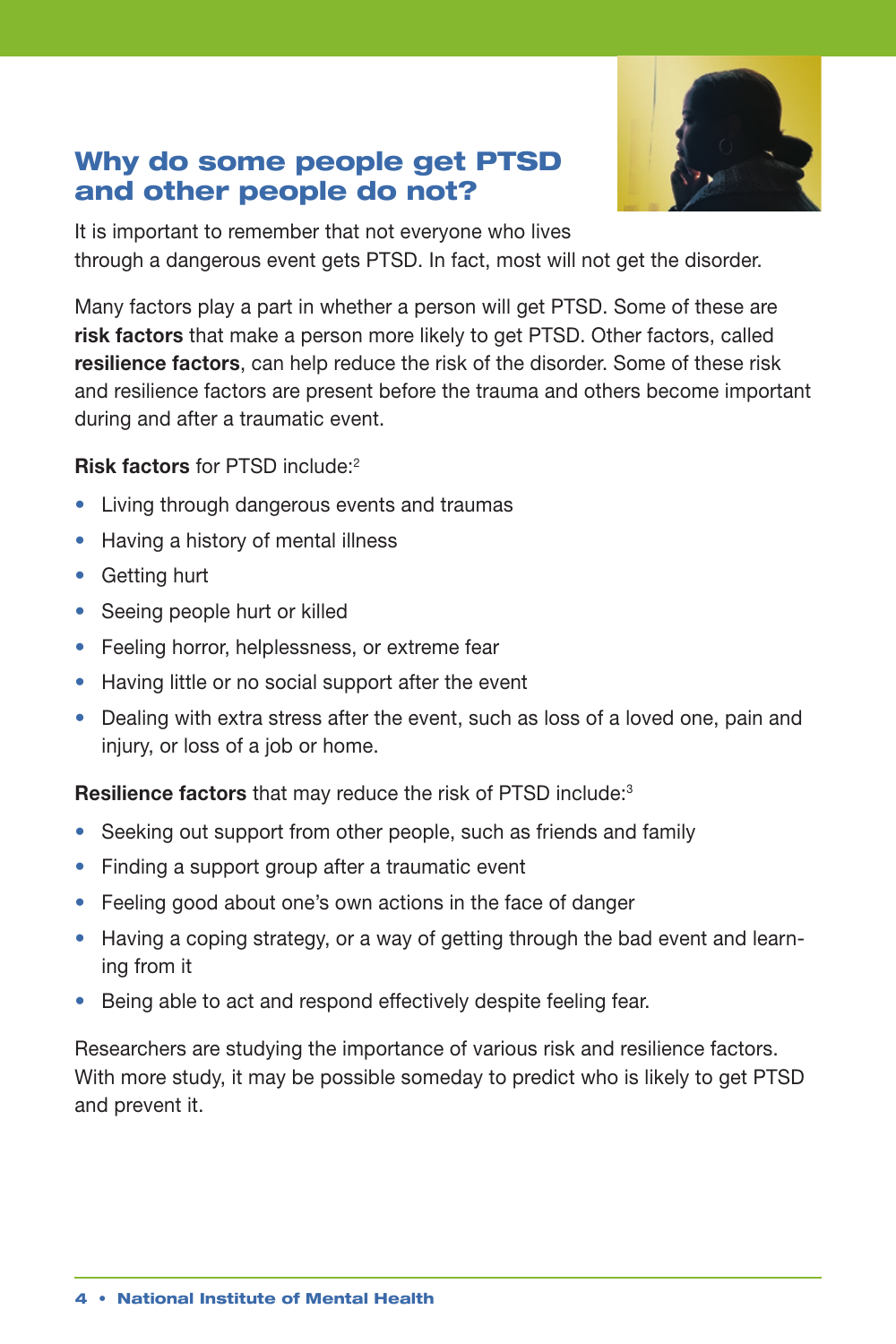# How is PTSD treated?

The main treatments for people with PTSD are psychotherapy ("talk" therapy), medications, or both. Everyone is different, so a treatment that works for one person may not work for another. It is important for anyone with PTSD to be treated by a mental health care provider who is experienced with PTSD. Some people with PTSD need to try different treatments to find what works for their symptoms.

If someone with PTSD is going through an ongoing trauma, such as being in an abusive relationship, both of the problems need to be treated. Other ongoing problems can include panic disorder, depression, substance abuse, and feeling suicidal.

### **Psychotherapy**

Psychotherapy is "talk" therapy. It involves talking with a mental health professional to treat a mental illness. Psychotherapy can occur oneon-one or in a group. Talk therapy treatment for PTSD usually lasts 6 to 12 weeks, but can take more time. Research shows that support from family and friends can be an important part of therapy.



Many types of psychotherapy can help people with PTSD. Some types target the symptoms of PTSD directly. Other therapies focus on social, family, or job-related problems. The doctor or therapist may combine different therapies depending on each person's needs.

One helpful therapy is called **cognitive behavioral therapy**, or **CBT**. There are several parts to CBT, including:

- **Exposure therapy.** This therapy helps people face and control their fear. It exposes them to the trauma they experienced in a safe way. It uses mental imagery, writing, or visits to the place where the event happened. The therapist uses these tools to help people with PTSD cope with their feelings.
- **Cognitive restructuring.** This therapy helps people make sense of the bad memories. Sometimes people remember the event differently than how it happened. They may feel guilt or shame about what is not their fault. The therapist helps people with PTSD look at what happened in a realistic way.
- **Stress inoculation training.** This therapy tries to reduce PTSD symptoms by teaching a person how to reduce anxiety. Like cognitive restructuring, this treatment helps people look at their memories in a healthy way.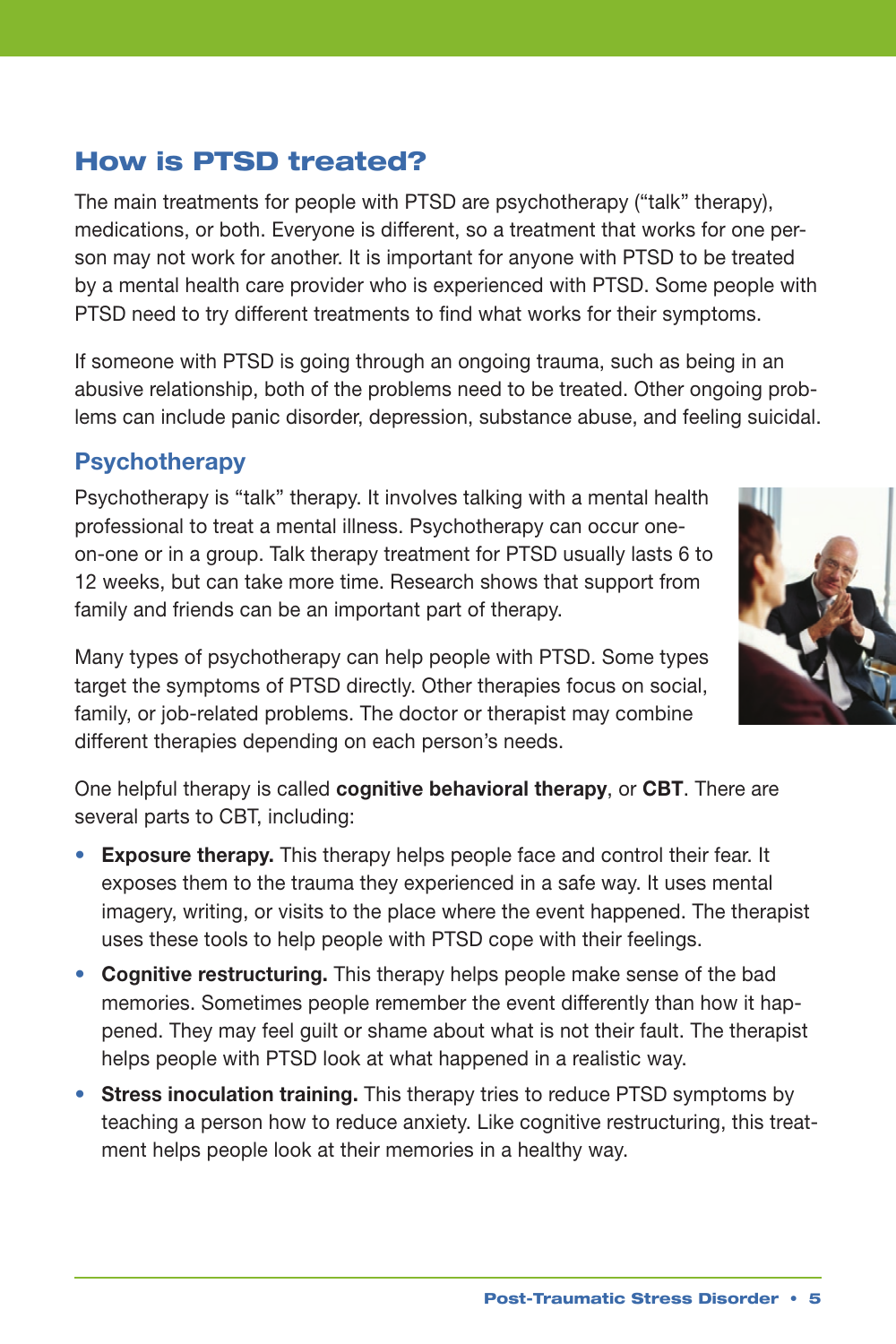Other types of treatment can also help people with PTSD. People with PTSD should talk about all treatment options with their therapist.

#### **How Talk Therapies Help People Overcome PTSD**

Talk therapies teach people helpful ways to react to frightening events that trigger their PTSD symptoms. Based on this general goal, different types of therapy may:

- **•** Teach about trauma and its effects.
- Use relaxation and anger control skills.
- Provide tips for better sleep, diet, and exercise habits.
- Help people identify and deal with guilt, shame, and other feelings about the event.
- Focus on changing how people react to their PTSD symptoms. For example, therapy helps people visit places and people that are reminders of the trauma.

### **Medications**

The U.S. Food and Drug Administration (FDA) has approved two medications for treating adults with PTSD:

- sertraline (Zoloft)
- **•** paroxetine (Paxil)

Both of these medications are **antidepressants**, which are also used to treat depression. They may help control PTSD symptoms such as sadness, worry, anger, and feeling numb inside. Taking these medications may make it easier to go through psychotherapy.

Sometimes people taking these medications have side effects. The effects can be annoying, but they usually go away. However, medications affect everyone differently. Any side effects or unusual reactions should be reported to a doctor immediately.

The most common side effects of antidepressants like sertraline and paroxetine are:

- **Headache, which usually goes away within a few days.**
- **•** Nausea (feeling sick to your stomach), which usually goes away within a few days.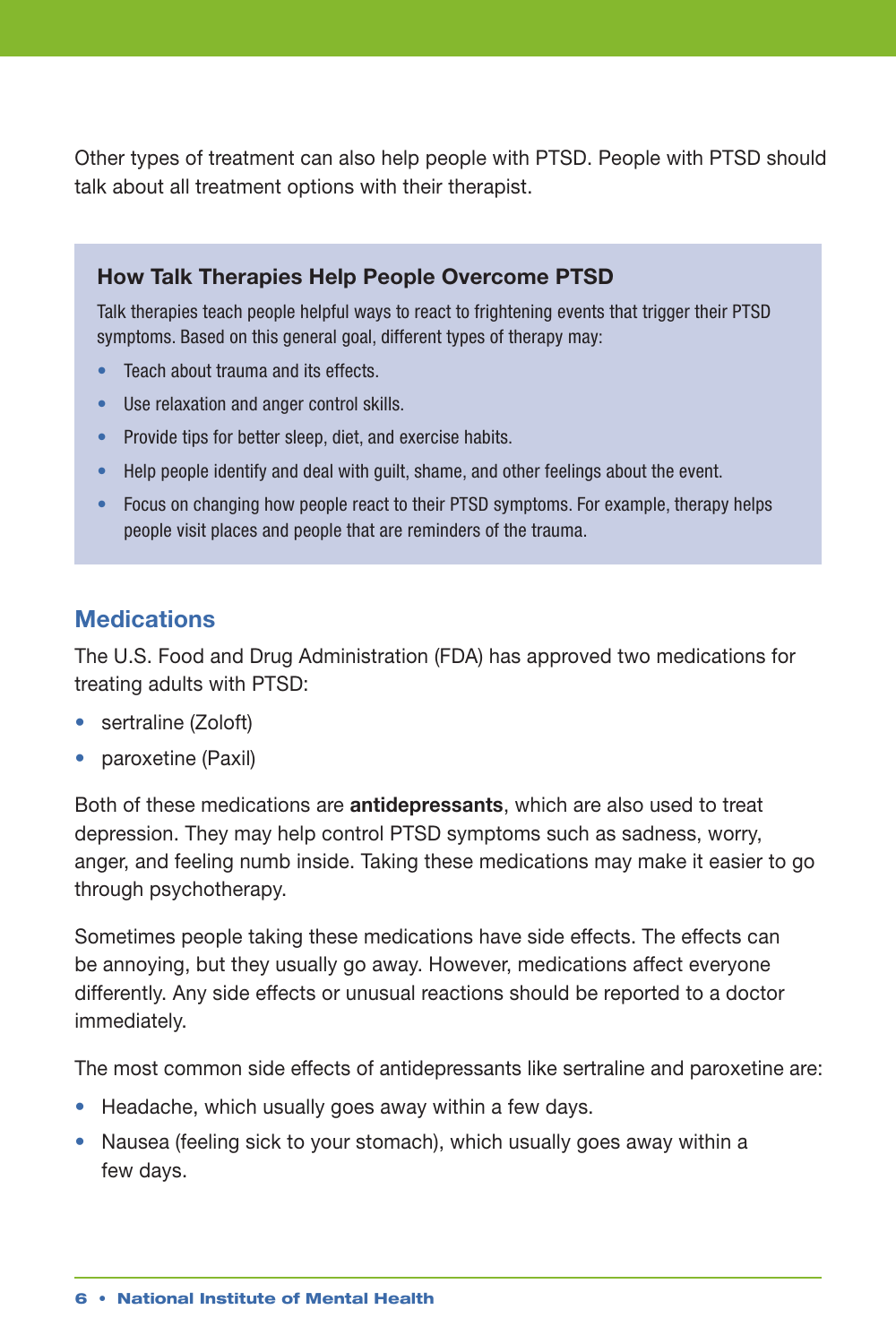- Sleeplessness or drowsiness, which may occur during the first few weeks but then goes away. Sometimes the medication dose needs to be reduced or the time of day it is taken needs to be adjusted to help lessen these side effects.
- Agitation (feeling jittery).
- Sexual problems, which can affect both men and women, including reduced sex drive, and problems having and enjoying sex.

#### **FDA Warning on Antidepressants**

Despite the relative safety and popularity of SSRIs and other antidepressants, some studies have suggested that they may have unintentional effects on some people, especially adolescents and young adults. In 2004, the Food and Drug Administration (FDA) conducted a thorough review of published and unpublished controlled clinical trials of antidepressants that involved nearly 4,400 children and adolescents. The review revealed that 4 percent of those taking antidepressants thought about or attempted suicide (although no suicides occurred), compared to 2 percent of those receiving placebos.

This information prompted the FDA, in 2005, to adopt a "black box" warning label on all antidepressant medications to alert the public about the potential increased risk of suicidal thinking or attempts in children and adolescents taking antidepressants. In 2007, the FDA proposed that makers of all antidepressant medications extend the warning to include young adults up through age 24. A "black box" warning is the most serious type of warning on prescription drug labeling.

The warning emphasizes that patients of all ages taking antidepressants should be closely monitored, especially during the initial weeks of treatment. Possible side effects to look for are worsening depression, suicidal thinking or behavior, or any unusual changes in behavior such as sleeplessness, agitation, or withdrawal from normal social situations. The warning adds that families and caregivers should also be told of the need for close monitoring and report any changes to the physician. The latest information from the FDA can be found on their Web site at www.fda.gov.

Results of a comprehensive review of pediatric trials conducted between 1988 and 2006 suggested that the benefits of antidepressant medications likely outweigh their risks to children and adolescents with major depression and anxiety disorders.<sup>4</sup> The study was funded in part by the National Institute of Mental Health.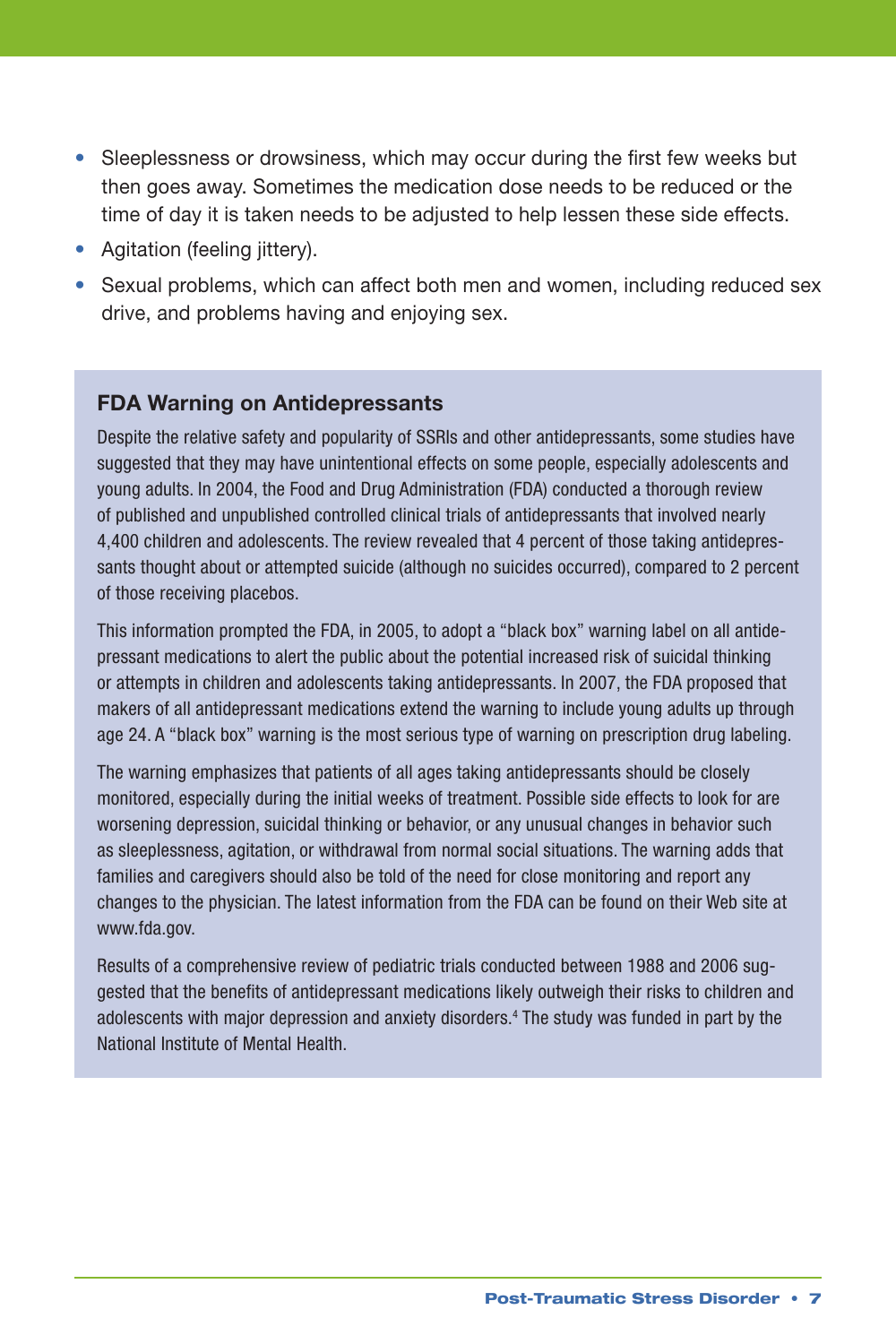# **Other medications**

Doctors may also prescribe other types of medications, such as the ones listed below. There is little information on how well these work for people with PTSD.

- **1. Benzodiazepines.** These medications may be given to help people relax and sleep. People who take benzodiazepines may have memory problems or become dependent on the medication.<sup>5</sup>
- **2. Antipsychotics.** These medications are usually given to people with other mental disorders, like schizophrenia. People who take antipsychotics may gain weight and have a higher chance of getting heart disease and diabetes.
- **3. Other antidepressants.** Like sertraline and paroxetine, the antidepressants fluoxetine (Prozac) and citalopram (Celexa) can help people with PTSD feel less tense or sad. For people with PTSD who also have other anxiety disorders or depression, antidepressants may be useful in reducing symptoms of these cooccurring illnesses.

### **Treatment after mass trauma**

Sometimes large numbers of people are affected by the same event. For example, a lot of people needed help after Hurricane Katrina in 2005 and the terrorist attacks of September 11, 2001. Most people will have some PTSD symptoms in the first few weeks after events like these. This is a normal and expected response to serious trauma, and for most people, symptoms generally lessen with time. Most people can be helped with basic support, such as:

- Getting to a safe place
- Seeing a doctor if injured
- Getting food and water
- Contacting loved ones or friends
- Learning what is being done to help.

But some people do not get better on their own. A study of Hurricane Katrina survivors found that, over time, more people were having problems with PTSD, depression, and related mental disorders.6 This pattern is unlike the recovery from other natural disasters, where the number of people who have mental health problems gradually lessens. As communities try to rebuild after a mass trauma, people

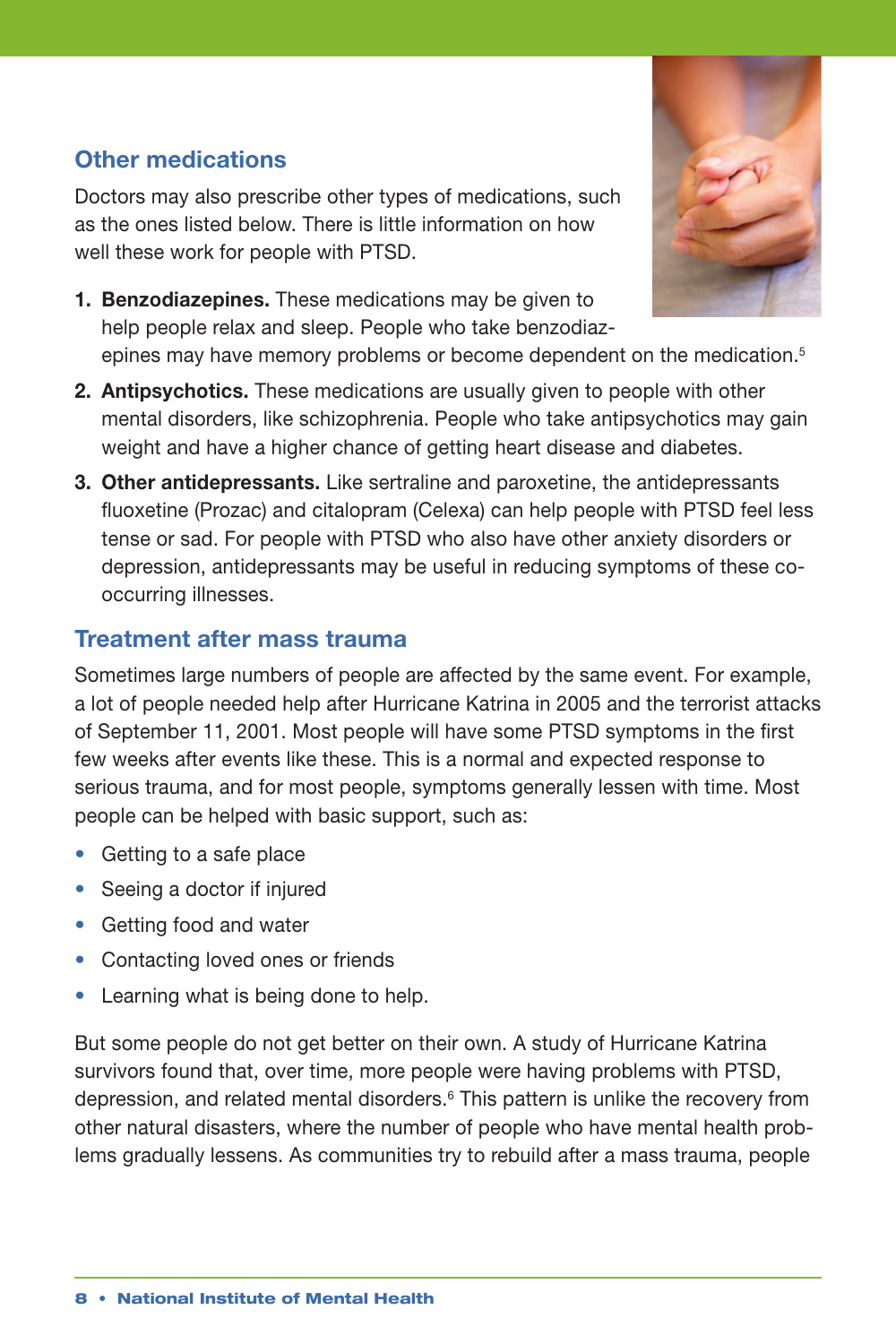may experience ongoing stress from loss of jobs and schools, and trouble paying bills, finding housing, and getting health care. This delay in community recovery may in turn delay recovery from PTSD.

In the first couple weeks after a mass trauma, brief versions of CBT may be helpful to some people who are having severe distress.<sup>7</sup> Sometimes other treatments are used, but their effectiveness is not known. For example, there is growing interest in an approach called *psychological first aid*. The goal of this approach is to make people feel safe and secure, connect people to health care and other resources, and reduce stress reactions. $8$  There are guides for carrying out the treatment, but experts do not know yet if it helps prevent or treat PTSD.

In single-session *psychological debriefing*, another type of mass trauma treatment, survivors talk about the event and express their feelings one-on-one or in a group. Studies show that it is not likely to reduce distress or the risk for PTSD, and may actually increase distress and risk.<sup>9</sup>

#### **Mass Trauma Affects Hospitals and Other Providers**

Hospitals, health care systems, and health care providers are also affected by a mass trauma. The number of people who need immediate physical and psychological help may be too much for health systems to handle. Some patients may not find help when they need it because hospitals do not have enough staff or supplies. In some cases, health care providers themselves may be struggling to recover as well.

NIMH scientists are working on this problem. For example, researchers are testing how to give CBT and other treatments using the phone and the Internet. In one study, people with PTSD met with a therapist



to learn about the disorder, made a list of things that trigger their symptoms, and learned basic ways to reduce stress. After this meeting, the participants could visit a Web site with more information about PTSD. Participants could keep a log of their symptoms and practice coping skills. Overall, the researchers found the Internet-based treatment helped reduce symptoms of PTSD and depression.<sup>10</sup> These effects lasted after treatment ended.

Researchers will carry out more studies to find out if other such approaches to therapy can be helpful after mass trauma.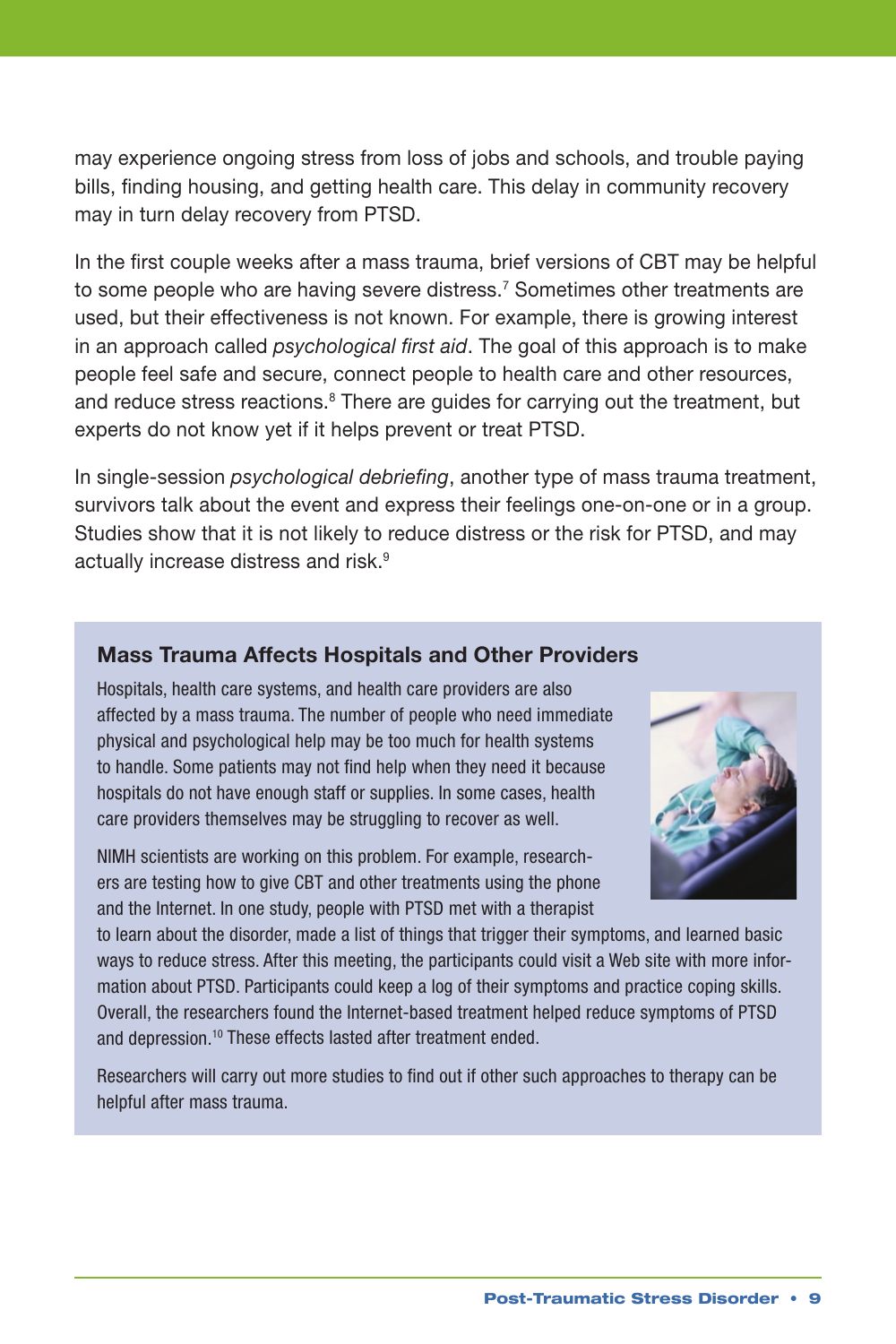## What efforts are under way to improve the detection and treatment of PTSD?

Researchers have learned a lot in the last decade about fear, stress, and PTSD. Scientists are also learning about how people form memories. This is important because creating very powerful fear-related memories seems to be a major part of PTSD. Researchers are also exploring how people can create "safety" memories to replace the bad memories that form after a trauma. NIMH's goal in supporting this research is to improve treatment and find ways to prevent the disorder.

PTSD research also includes the following examples:

- Using powerful new research methods, such as brain imaging and the study of genes, to find out more about what leads to PTSD, when it happens, and who is most at risk.
- Trying to understand why some people get PTSD and others do not. Knowing this can help health care professionals predict who might get PTSD and provide early treatment.



- Focusing on ways to examine pre-trauma, trauma, and post-trauma risk and resilience factors all at once.
- **•** Looking for treatments that reduce the impact traumatic memories have on our emotions.
- Improving the way people are screened for PTSD, given early treatment, and tracked after a mass trauma.
- Developing new approaches in self-testing and screening to help people know when it's time to call a doctor.
- Testing ways to help family doctors detect and treat PTSD or refer people with PTSD to mental health specialists.

For more information on PTSD research, please see NIMH's PTSD Research Fact Sheet (online at http://www.nimh.nih.gov/health/publications/post-traumaticstress-disorder-research-fact-sheet.shtml) or the PTSD Clinical Trials Web site page at http://www.nimh.nih.gov/health/trials/post-traumatic-stress-disorder-ptsd. shtml.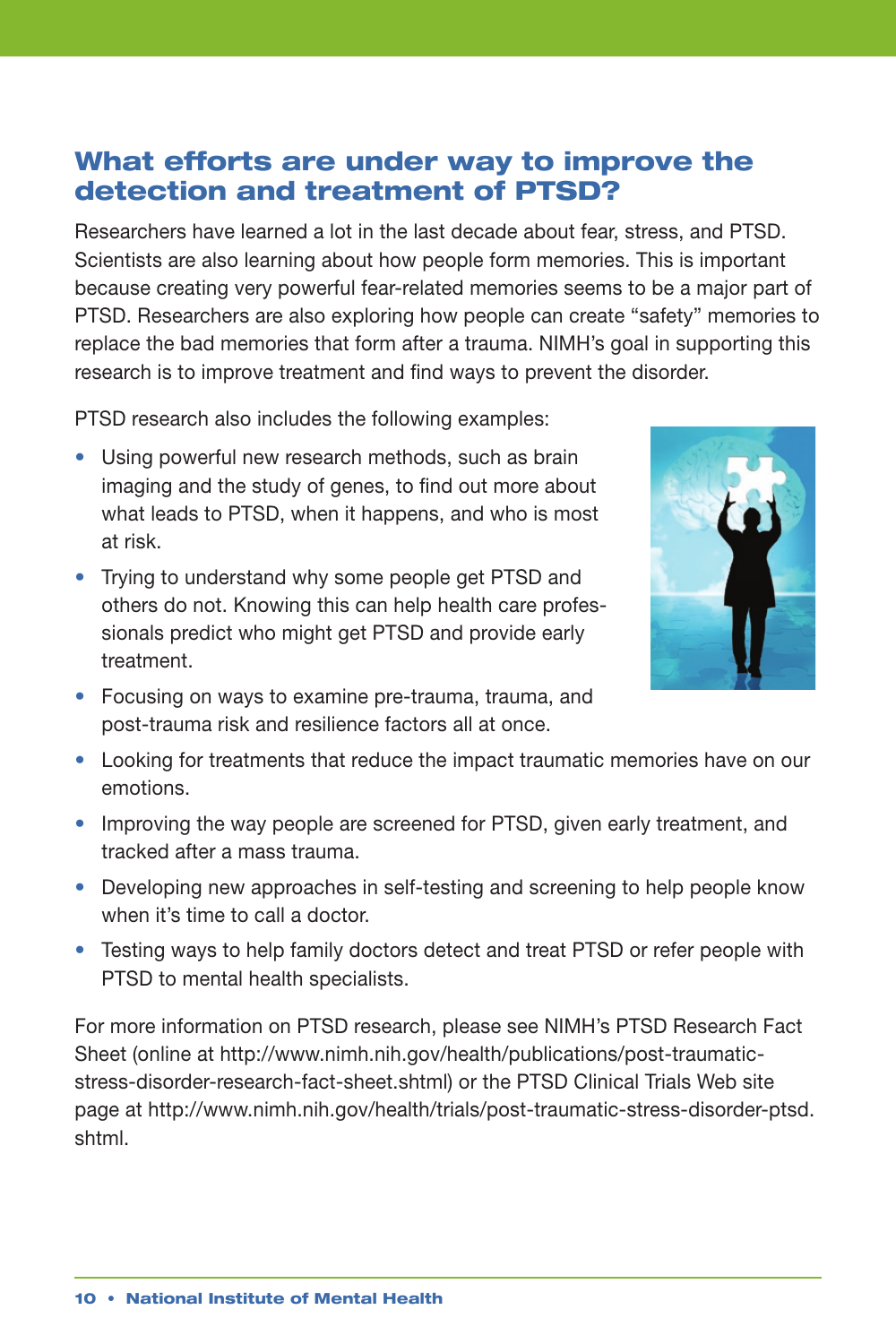# How can I help a friend or relative who has PTSD?

If you know someone who has PTSD, it affects you too. The first and most important thing you can do to help a friend or relative is to help him or her get the right diagnosis and treatment. You may need to make an appointment for your friend or relative and go with him or her to see the doctor. Encourage him or her to stay in treatment, or to seek differ-



ent treatment if his or her symptoms don't get better after 6 to 8 weeks.

To help a friend or relative, you can:

- Offer emotional support, understanding, patience, and encouragement.
- Learn about PTSD so you can understand what your friend or relative is experiencing.
- Talk to your friend or relative, and listen carefully.
- **•** Listen to feelings your friend or relative expresses and be understanding of situations that may trigger PTSD symptoms.
- Invite your friend or relative out for positive distractions such as walks, outings, and other activities.
- Remind your friend or relative that, with time and treatment, he or she can get better.

Never ignore comments about your friend or relative harming him or herself, and report such comments to your friend's or relative's therapist or doctor.

# How can I help myself?

It may be very hard to take that first step to help yourself. It is important to realize that although it may take some time, with treatment, you can get better.

To help yourself:

- Talk to your doctor about treatment options.
- Engage in mild activity or exercise to help reduce stress.
- Set realistic goals for yourself.
- **•** Break up large tasks into small ones, set some priorities, and do what you can as you can.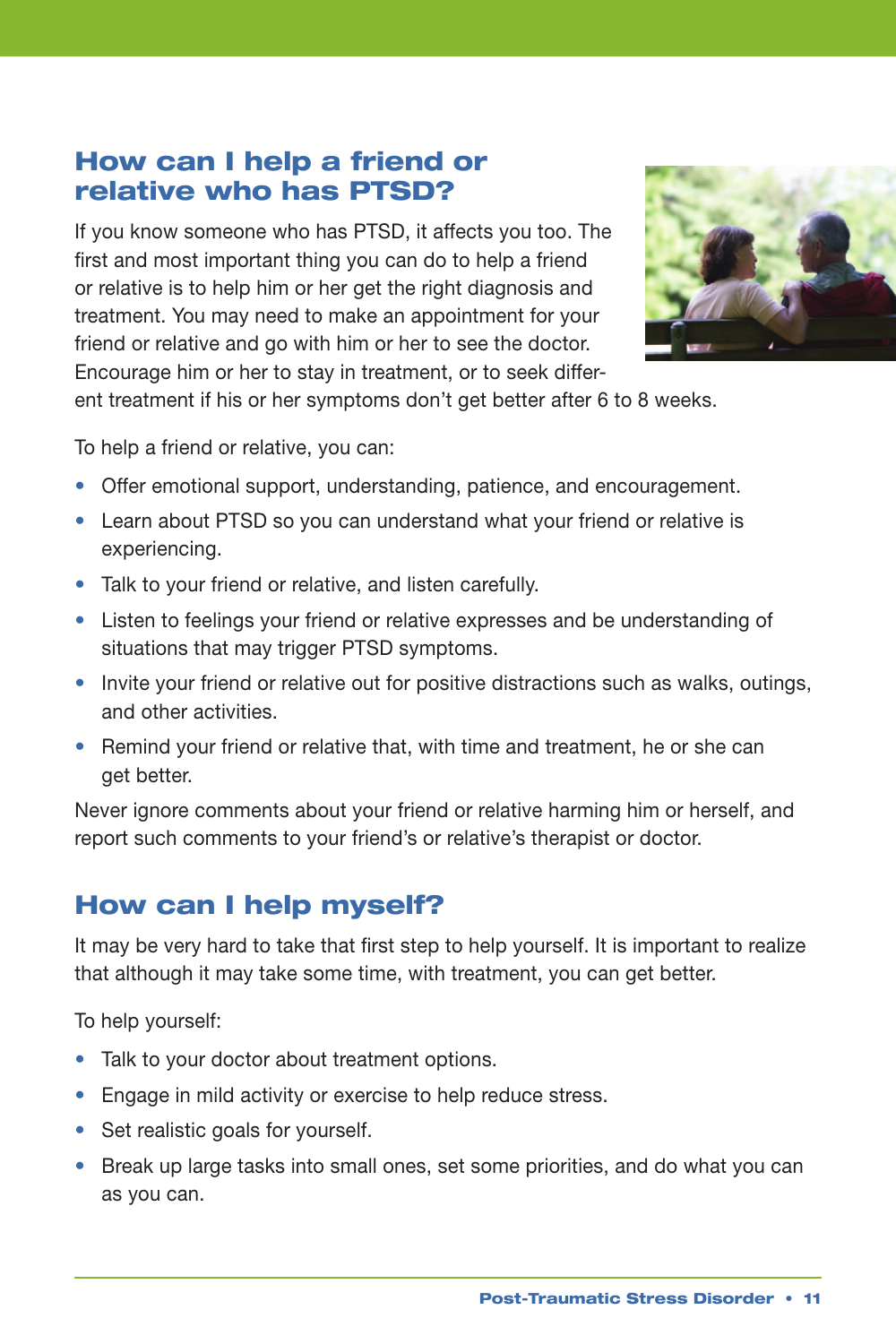- Try to spend time with other people and confide in a trusted friend or relative. Tell others about things that may trigger symptoms.
- Expect your symptoms to improve gradually, not immediately.
- Identify and seek out comforting situations, places, and people.

### Where can I go for help?

If you are unsure where to go for help, ask your family doctor. Others who can help are listed below.

#### **Mental health resources**

- Mental health specialists, such as psychiatrists. psychologists, social workers, or mental health counselors
- Health maintenance organizations
- Community mental health centers
- Hospital psychiatry departments and outpatient clinics
- Mental health programs at universities or medical schools
- State hospital outpatient clinics
- Family services, social agencies, or clergy
- Peer support groups
- **•** Private clinics and facilities
- Employee assistance programs
- **•** Local medical and/or psychiatric societies.

You can also check the phone book under "mental health," "health," "social services," "hotlines," or "physicians" for phone numbers and addresses. An emergency room doctor can also provide temporary help and can tell you where and how to get further help.

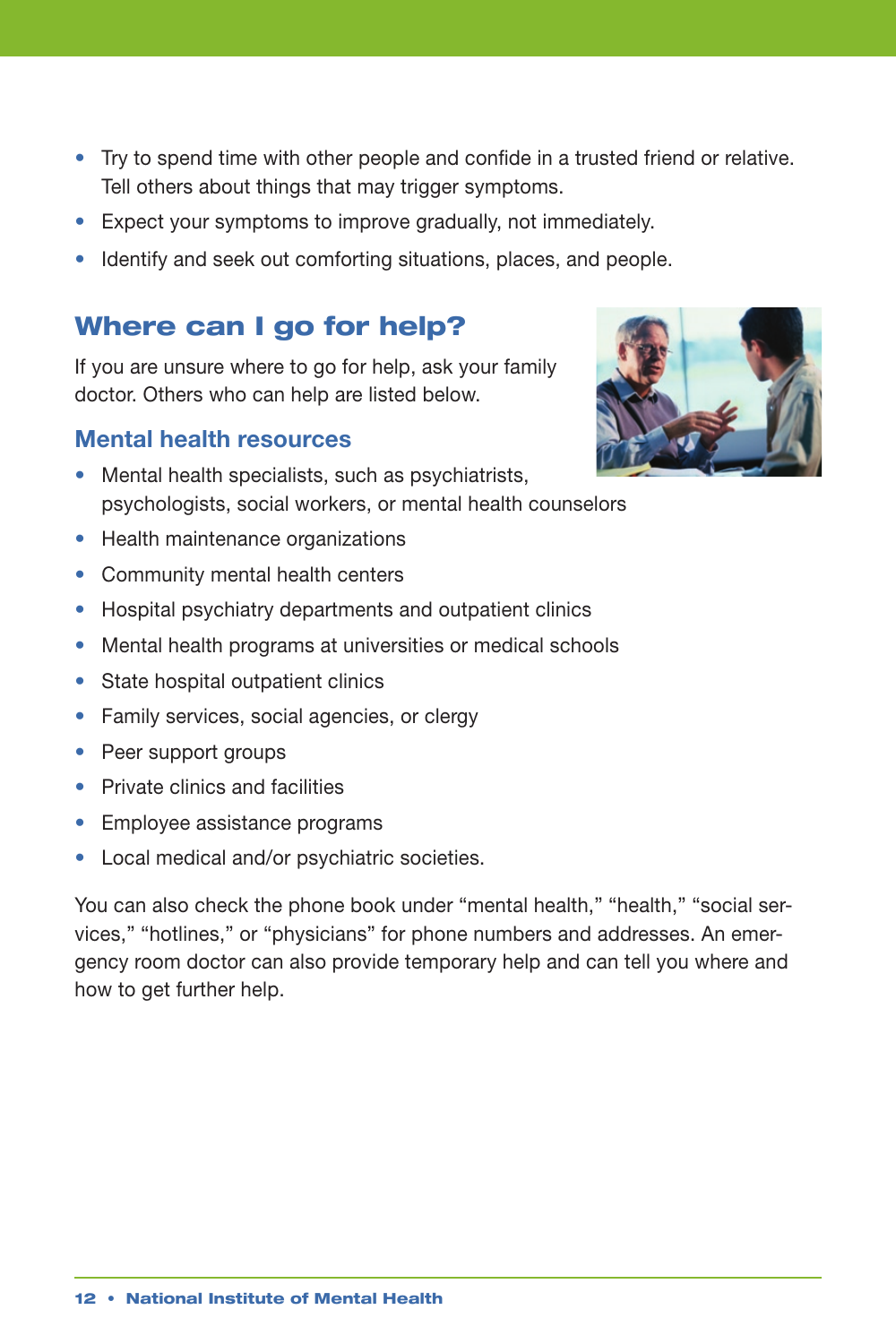# What if I or someone I know is in crisis?

If you are thinking about harming yourself, or know someone who is, tell someone who can help immediately:

- Call your doctor.
- Call 911 or go to a hospital emergency room to get immediate help or ask a friend or family member to help you do these things.
- **•** Call the toll-free, 24-hour hotline of the National Suicide Prevention Lifeline at 1–800–273–TALK (1–800–273–8255); TTY: 1–800–799–4TTY (4889) to talk to a trained counselor.
- Make sure you or the suicidal person is not left alone.

# **Citations**

- 1. Hamblen J. PTSD in Children and Adolescents: A National Center for PTSD Fact Sheet. http://www.ncptsd.va.gov/ncmain/ncdocs/fact\_shts/fs\_children.html. Accessed Veterans Administration Web site on February 10, 2006.
- 2. Brewin CR, Andrews B, Valentine JD. Meta-analysis of risk factors for posttraumatic stress disorder in trauma-exposed adults. *J Consult Clin Psychol.* 2000 Oct;68(5):748-66.
- 3. Charney DS. Psychobiological mechanisms of resilience and vulnerability: implications for successful adaptation to extreme stress. Am J Psychiatry. 2004 Feb;161(2):195-216.
- 4. Bridge JA, Iyengar S, Salary CB, Barbe RP, Birmaher B, Pincus HA, Ren L, Brent DA. Clinical response and risk for reported suicidal ideation and suicide attempts in pediatric antidepressant treatment, a meta-analysis of randomized controlled trials. *Journal of the American Medical Association*, 2007; 297(15): 1683-1696.
- 5. PTSD Pharmacotherapy: VA/DoD Clinical Practice Guidelines. http://www.oqp.med.va.gov/cpg/PTSD/ G/Interv Sum508.pdf. Accessed on June 8, 2007.
- 6. Kessler RC, Galea S, Gruber MJ, Sampson NA, Ursano RJ, Wessely S. Trends in mental illness and suicidality after Hurricane Katrina. *Mol Psychiatry*. 2008 Apr;13(4):374-84. Epub 2008 Jan 8.
- 7. Foa EB, Cahill SP, Boscarino JA, Hobfoll SE, Lahad M, McNally RJ, Solomon Z. Social, psychological, and psychiatric interventions following terrorist attacks: recommendations for practice and research. *Neuropsychopharmacology*. 2005 Oct;30(10):1806-17.
- 8. Watson PJ, Shalev AY. Assessment and treatment of adult acute responses to traumatic stress following mass traumatic events. *CNS Spectr.* 2005 Feb;10(2):123-31.
- 9. Rose S, Bisson J, Churchill R, Wessely S. Psychological debriefing for preventing post traumatic stress disorder (PTSD). *Cochrane Database Syst Rev.* 2002 (2):CD000560.
- 10. Litz BT, Engel CC, Bryant RA, Papa A. A Randomized, Controlled Proof-of-Concept Trial of an Internet-Based, Therapist-Assisted Self-Management Treatment for Posttraumatic Stress Disorder. Am J *Psychiatry*. 2007 Nov;164(11):1676-84.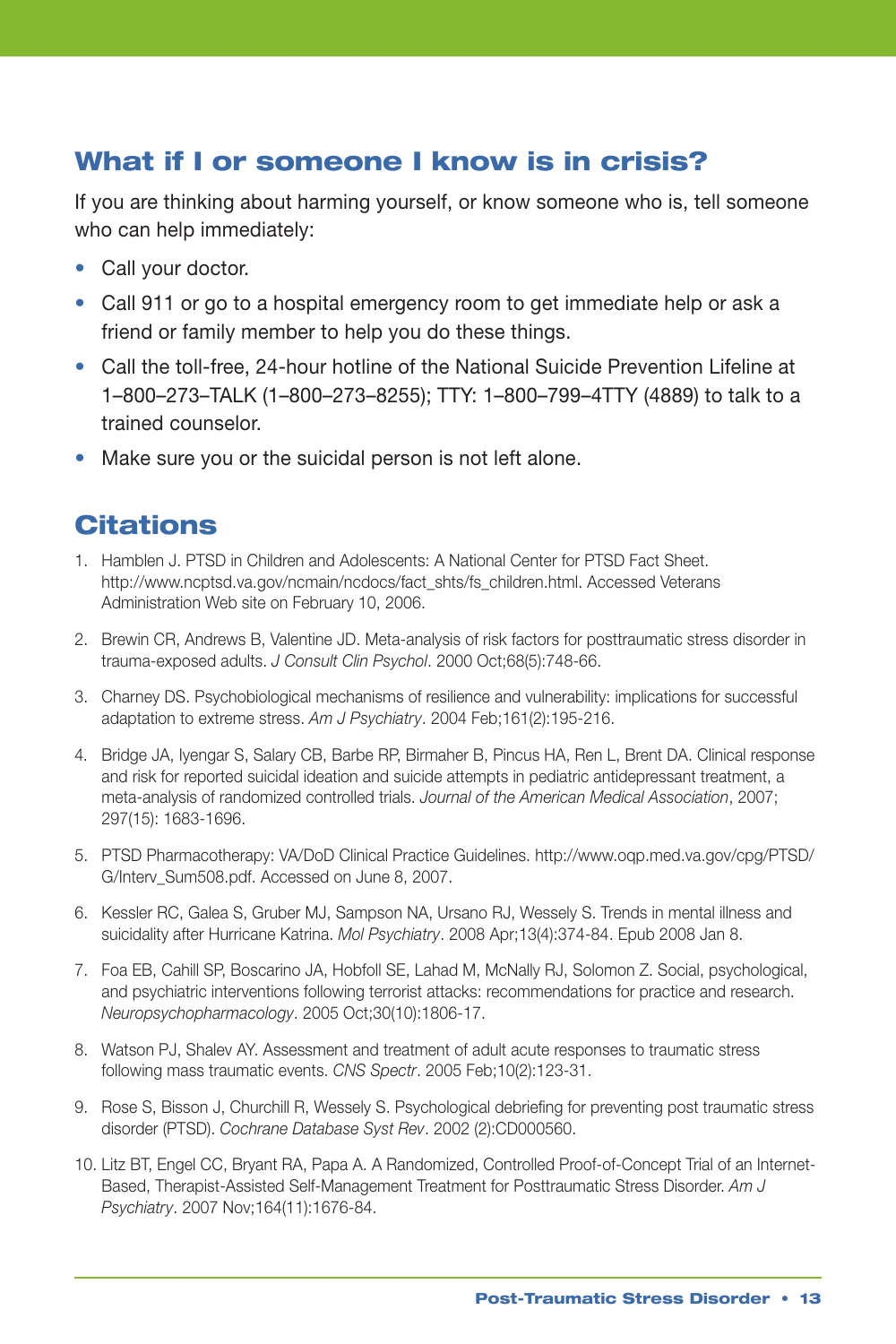### For more information on post-traumatic stress disorder (PTSD)

Visit the National Library of Medicine's:

MedlinePlus:

**http://medlineplus.gov** 

En Español: **http://medlineplus.gov/spanish** 

For information on clinical trials for PTSD: **http://www.nimh.nih.gov/health/trials/index.shtml** 

National Library of Medicine Clinical Trials Database:

**http://clinicaltrials.gov** 

Information from NIMH is available in multiple formats. You can browse online, download documents in PDF, and order paper brochures through the mail. If you would like to have NIMH publications, you can order them online at: **http://www.nimh.nih.gov**.

For the most up-to-date information on this topic, please check the NIMH Web site at: **http://www.nimh.nih.gov**.

If you do not have Internet access and wish to have information that supplements this publication, please contact the NIMH Information Center at the following numbers:

#### **National Institute of Mental Health**

Science Writing, Press & Dissemination Branch 6001 Executive Boulevard Room 8184, MSC 9663 Bethesda, MD 20892–9663 Phone: 301–443–4513 or 1–866–615–NIMH (6464) toll-free TTY: 301–443–8431 TTY: 866–415–8051 toll-free FAX: 301–443–4279 E-mail: nimhinfo@nih.gov Web site: **http://www.nimh.nih.gov**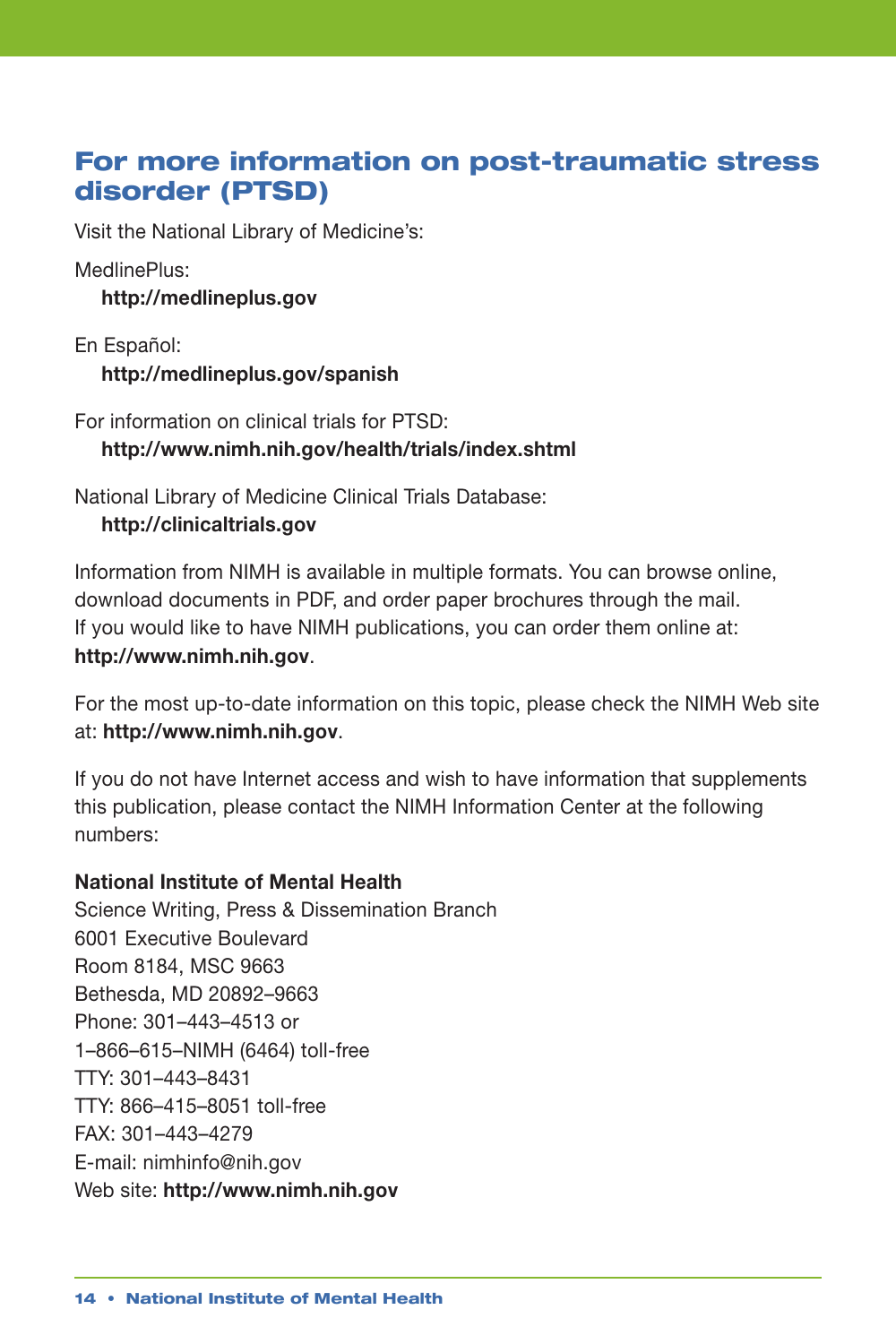#### **Reprints:**

This publication is in the public domain and may be reproduced or copied without permission from NIMH. We encourage you to reproduce it and use it in your efforts to improve public health. Citation of the National Institute of Mental Health as a source is appreciated. However, using government materials inappropriately can raise legal or ethical concerns, so we ask you to use these guidelines:

- NIMH does not endorse or recommend any commercial products, processes, or services, and our publications may not be used for advertising or endorsement purposes.
- • NIMH does not provide specific medical advice or treatment recommendations or referrals; our materials may not be used in a manner that has the appearance of such information.
- NIMH requests that non Federal organizations not alter our publications in ways that will jeopardize the integrity and brand when using the publication.
- Addition of non Federal Government logos and Web site links may not have the appearance of NIMH endorsement of any specific commercial products or services or medical treatments or services.

If you have questions regarding these guidelines and use of NIMH publications, please contact the NIMH Information Center at 1 866 615 6464 or e mail at nimhinfo@nih.gov.

The photos in this publication are of models and are used for illustrative purposes only.